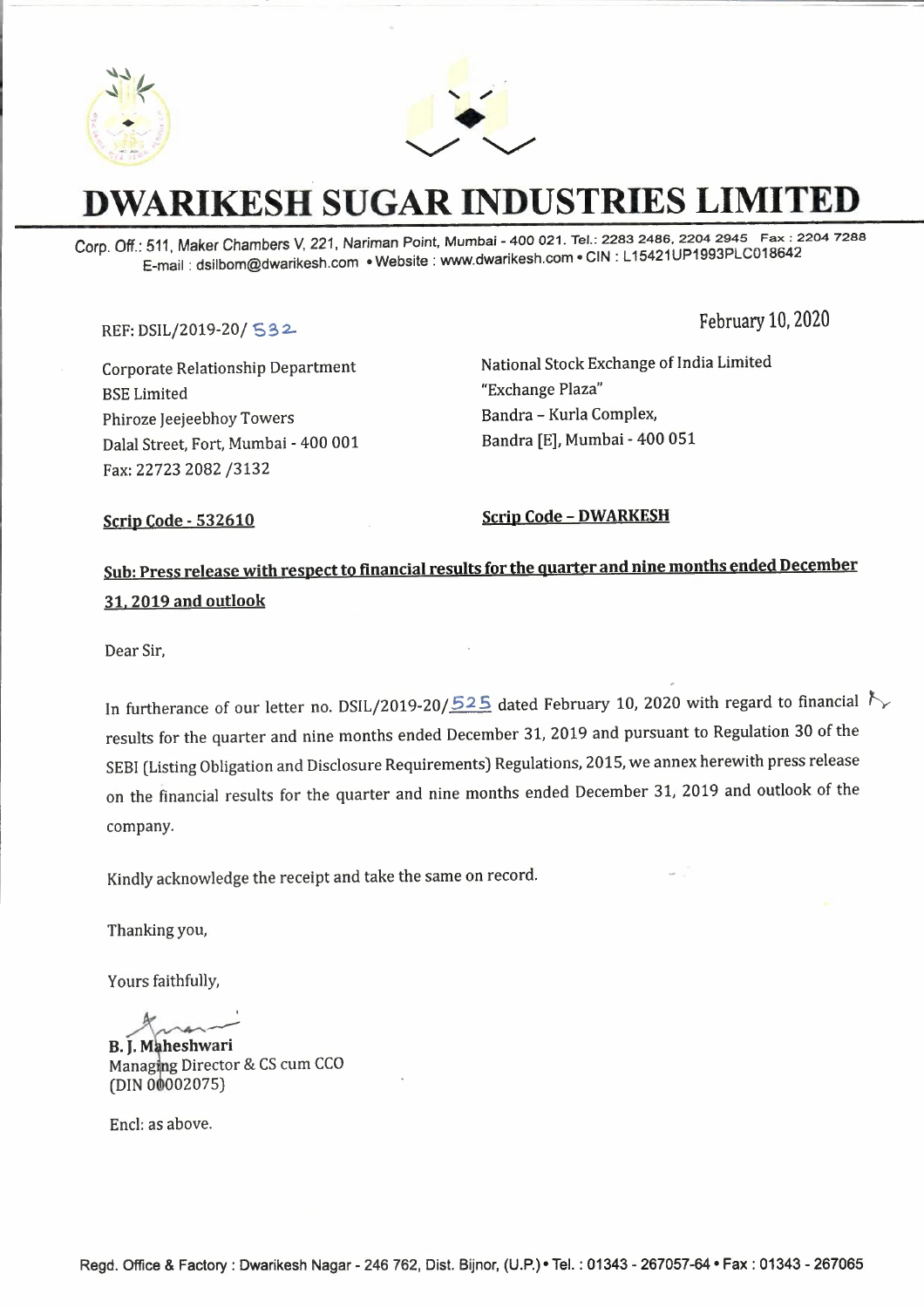

Dwarikesh Sugar Industries Limited

# **Media Release**

February 10, 2020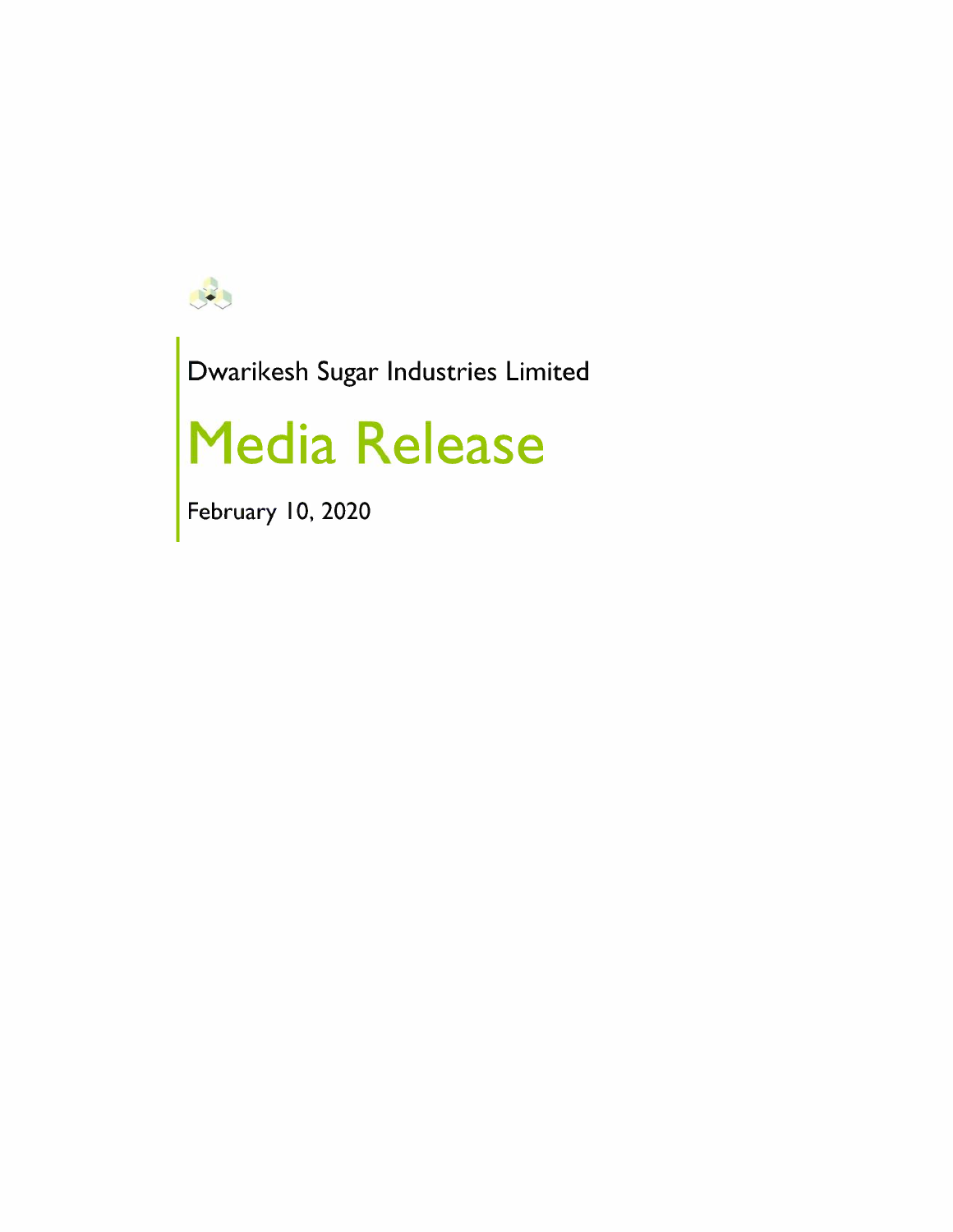|         | <b>Total Income</b>     | <b>PAT</b>             | <b>EPS</b>         |
|---------|-------------------------|------------------------|--------------------|
| Q3FY20  | <b>Rs. 320.70 crore</b> | <b>Rs. 4.53 crore</b>  | Rs. 0.24 per share |
| Q3FY19  | <b>Rs. 263.61 crore</b> | <b>Rs. 23.93 crore</b> | Rs. 1.27 per share |
| 9MFY20  | <b>Rs. 878.32 crore</b> | <b>Rs. 29.19 crore</b> | Rs. 1.55 per share |
| 9M FY19 | <b>Rs. 906.13 crore</b> | <b>Rs. 62.76 crore</b> | Rs. 3.33 per share |

#### Results Highlights:

**New Delhi, February 10, 2020:** Dwarikesh Sugar Industries Ltd., today announced its unaudited financial results for the quarter and nine month ended December 31, 2019. During the quarter, the company reported a total income of Rs. 320.70 crore- and profit after tax of Rs. 4.53 crore vis-a-vis total income of Rs. 263.61 crore and profit after tax of Rs. 23.93 crore during Q3 FY 2019. For the period, 9M FY 2020, the company reported a total income of Rs. 878.32 crore and profit after tax of Rs. 29.19 crore as compared to total income of Rs. 906.13 crore and profit after tax of Rs. 62.76 crore during 9M FY 2019.

"Country expects to produce 26 million tons of sugar during SS 2019-20. Sugar price continues to be range bound between Rs. 3,200 and Rs. 3,300 per quintal. In pursuance to the MAEQ scheme for export of 6 million tons of sugar, we have entered into contractual obligation to export our obligated quantity. We continue our efforts towards improving operating efficiencies and control costs.

> **Vijay S. Banka, Managing Director, Dwarikesh Sugar Industries Ltd.**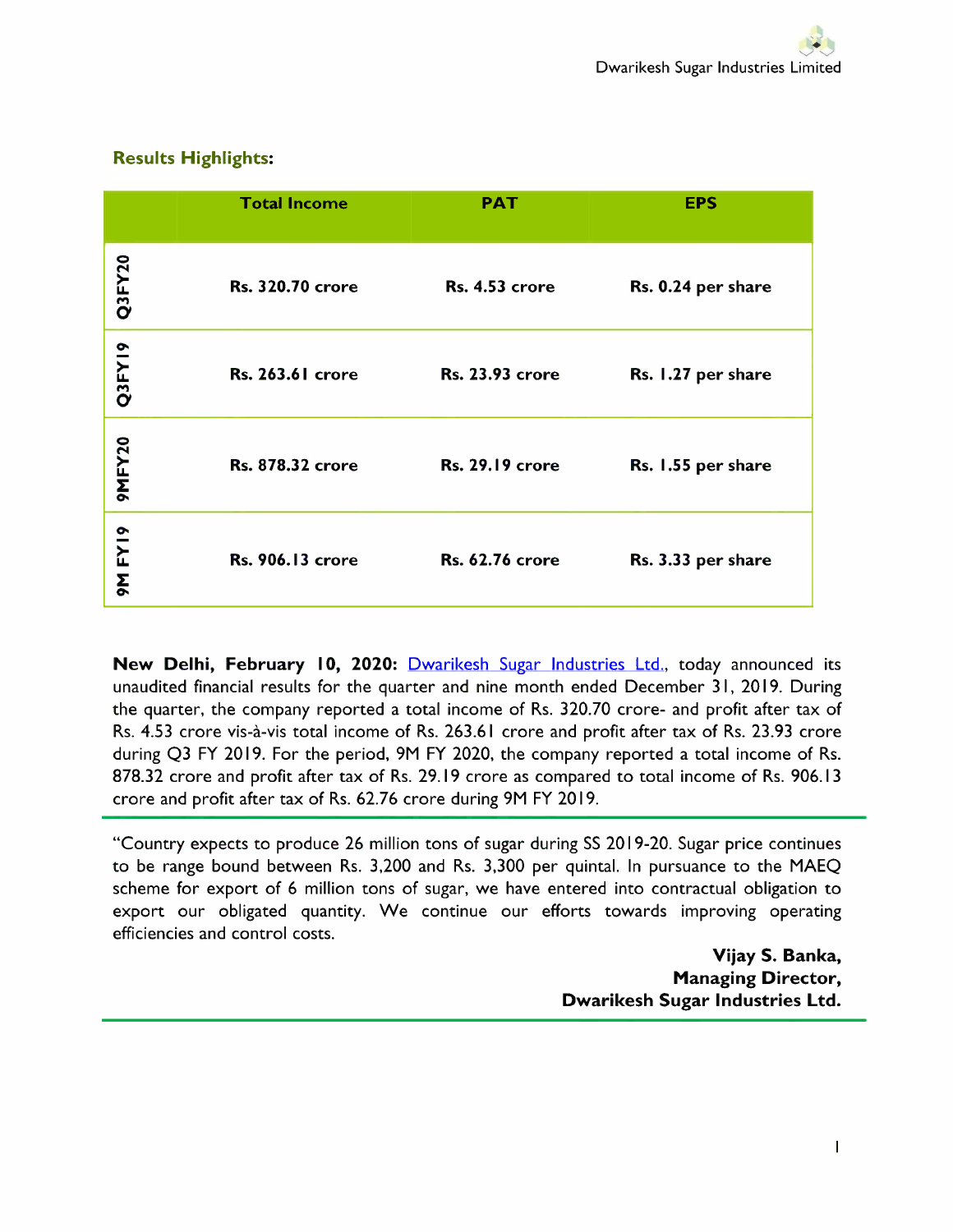|                                             | <b>Figures in INR crore except EPS</b> |                |                |                |          |  |
|---------------------------------------------|----------------------------------------|----------------|----------------|----------------|----------|--|
|                                             | <b>Q3 FY20</b>                         | <b>Q3 FY19</b> | <b>9M FY20</b> | <b>9M FY19</b> | FY19     |  |
| <b>Total Income</b>                         | 320.70                                 | 263.61         | 878.32         | 906.13         | 1,120.22 |  |
| <b>EBIDTA</b>                               | 26.68                                  | 42.65          | 84.10          | 109.16         | 165.15   |  |
| <b>Finance cost</b>                         | 5.11                                   | 2.99           | 22.84          | 12.47          | 21.26    |  |
| <b>EBDT</b>                                 | 21.57                                  | 39.66          | 61.26          | 96.69          | 143.89   |  |
| <b>PBT</b>                                  | 11.50                                  | 31.56          | 34.51          | 72.25          | 110.94   |  |
| Tax                                         | 6.97                                   | 7.63           | 5.32           | 9.49           | 15.83    |  |
| <b>PAT</b>                                  | 4.53                                   | 23.93          | 29.19          | 62.76          | 95.11    |  |
| <b>Other Comprehensive</b><br><b>Income</b> | $-0.21$                                | 3.95           | $-4.36$        | 3.43           | 2.67     |  |
| <b>Total Comprehensive</b><br><b>Income</b> | 4.32                                   | 27.88          | 24.83          | 66.19          | 97.78    |  |
| <b>EPS Rs. Per share</b>                    | 0.24                                   | 1.27           | 1.55           | 3.33           | 5.05     |  |

#### **Key highlights of P&L Statement:**

#### **Snapshot of performance:**

- Sugar sold during Q3 FY 2020 9.21 lakhs quintals at an average realization of Rs. 2,942 per quintal vis-a-vis 6.37 lakh quintals at an average realization of Rs. 3, I 12 per quintal during Q3 FY 2019.
- Sugar sold during 9M FY 2020 26.50 lakh quintals at an average realization of Rs. 2,997 per quintal vis-a-vis 26.60 lakh quintals at an average realization of Rs. 2,982 per quintal during 9M FY 2019.
- Sugar stock as on 31" December, 2019 was 19.91 lakh quintals.
- **The distillery expansion project at the Company's Dwarikesh Nagar unit has been successfully** completed. The new 100 KLPD plant including incineration boiler and 5 MW power generation plant has commenced operations on December 23, 2019. The supply of ethanol from the said plant has started during the quarter. Distillery operations remained disturbed during the quarter on account of the execution of expansion project. While the cost for expanding capacity has been incurred, benefits will accrue in the foreseeable future.
- **Effective 1st April, 2019, UPERC, vide tariff order dated July 25, 2019, reduced the rates at** which power is sold to Power Corporation. Accordingly, the Company has accounted power sale at the reduced tariff notified by UPERC. Consequent to the same profit for the quarter and nine month period ended December 31, 2019, is lower by Rs. 1,067.48 lakhs and Rs. 1,622.38 lakhs respectively. The tariff order is contested through UP Co-Gen Association in appropriate Court of law.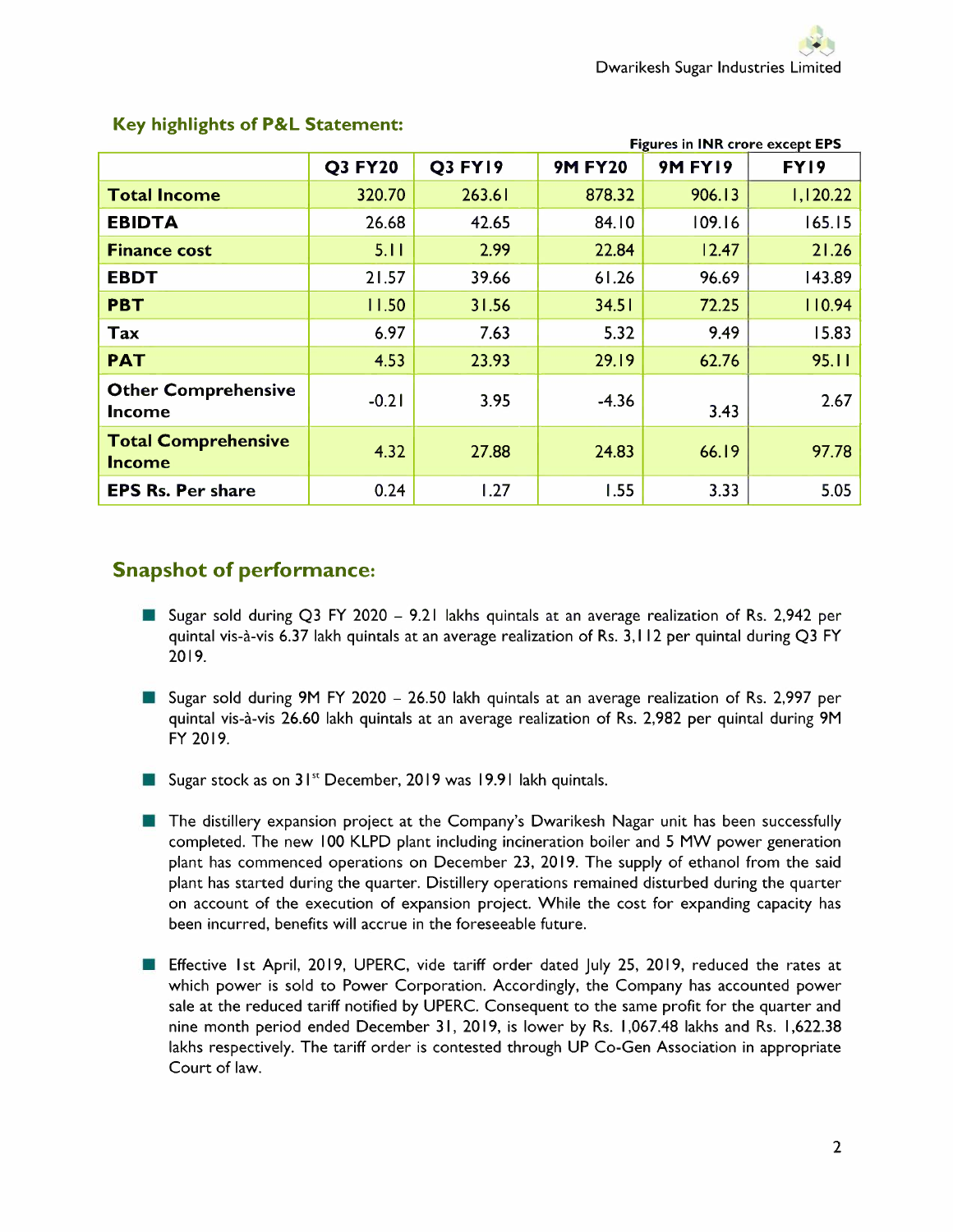- Profit before tax for the quarter is not comparable with Profit before tax earned during the corresponding quarter last year as during the corresponding quarter last year a subsidy of Rs. 2,790.18 lakhs pertaining to earlier year was accounted in pursuance to the notifications issued by the Central/State Governments.
- Long term rating accorded by ICRA is maintained at A+ with stable outlook
- Short term rating accorded to the Company by ICRA for CP program of Rs.300 crore is A I +
- On 31<sup>st</sup> December, 2019. the Company has outstanding long term loan of Rs. 230.71 crore including SEFASU 2018 (funded by the State Government of Uttar Pradesh to clear sugar cane dues of SS 2017-18) loan of Rs. 121.03 crore. Balance amount of Rs. I 09.68 crore is the loan availed for the distillery project. The Company also has outstanding preference shares of Rs. 15.00 crore due for redemption in FY 2020-21.

#### **About Dwarikesh Sugar Industries Ltd (NSE: DWARKESH; BSE: 532610)**

Dwarikesh Sugar Industries Ltd. is a leading sugar producer. The company has three fully automated and highly efficient sugar mills, located in Uttar Pradesh's sugarcane-rich belt of Bijnor and Bareilly districts.

The company's combined production capacity is 21,500 tons of sugarcane per day. Modern and technologically advanced units help the company to harness sugar by-products such as ethanol, industrial alcohol and bagasse-based power production as growth enabler.

High recovery, plant efficiencies, cane development initiatives and ethical & transparent conduct of business are the key USPs of the company.

The company's collaborative approach has helped farmers to improve their yield and maximize their returns. Focused R&D initiatives have enabled the company to ensure streamlined and quality supply of sugarcane, enabling high recovery and production levels.

#### **Safe Harbor statement**

This press release and the accompanying results table, which have been prepared by Dwarikesh Sugar Industries Ltd (the "Company"), have been prepared solely for information purposes and do not constitute any offer, recommendation or invitation to purchase or subscribe for any securities, and shall not form the basis or be relied on in connection with any contract or binding commitment whatsoever. No offering of securities of the Company will be made except by means of a statutory offering document containing detailed information about the Company.

This document has been prepared by the Company based on information and data which the Company considers reliable, but the Company makes no representation or warranty, express or implied, whatsoever, and no reliance shall be placed on, the truth, accuracy, completeness, fairness and reasonableness of the contents of this Presentation.